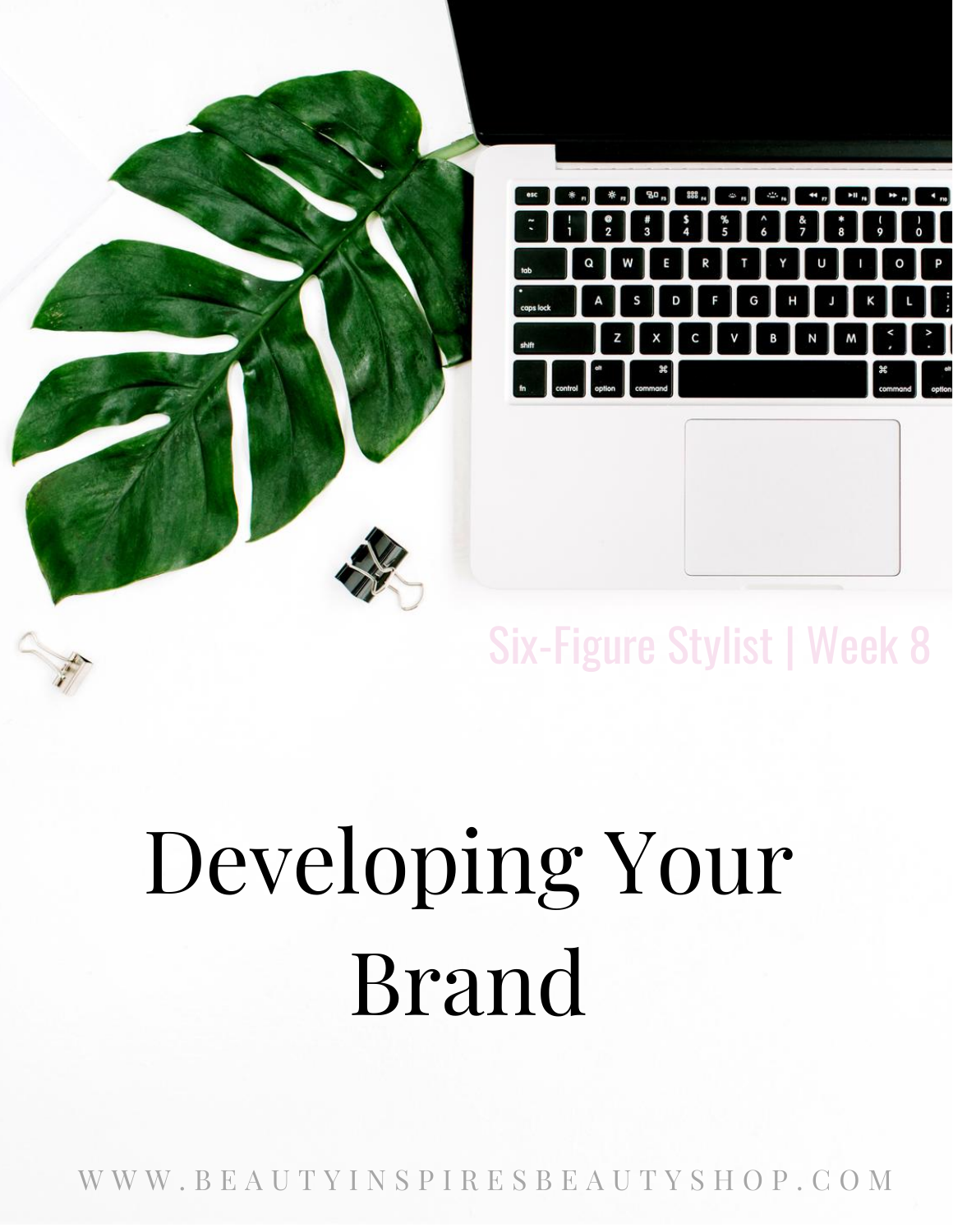#### SIX - FIGURE STYLIST | WEEK 8

## T H E C O U R S E S *at a glance*

r.

| ( )1            | Non-negotiables                                     |
|-----------------|-----------------------------------------------------|
| <b>O2</b>       | Master your energy + overcoming<br>limiting beliefs |
|                 | <b>Creating Boundaries</b>                          |
| 03<br>04        | <b>Time Management</b>                              |
| $\frac{05}{06}$ | Define your "why"                                   |
|                 | The numbers you need to know                        |
| <b>O7</b>       | How to stand out in a crowded<br>market             |
| $\Omega$        | Develop your brand                                  |
|                 |                                                     |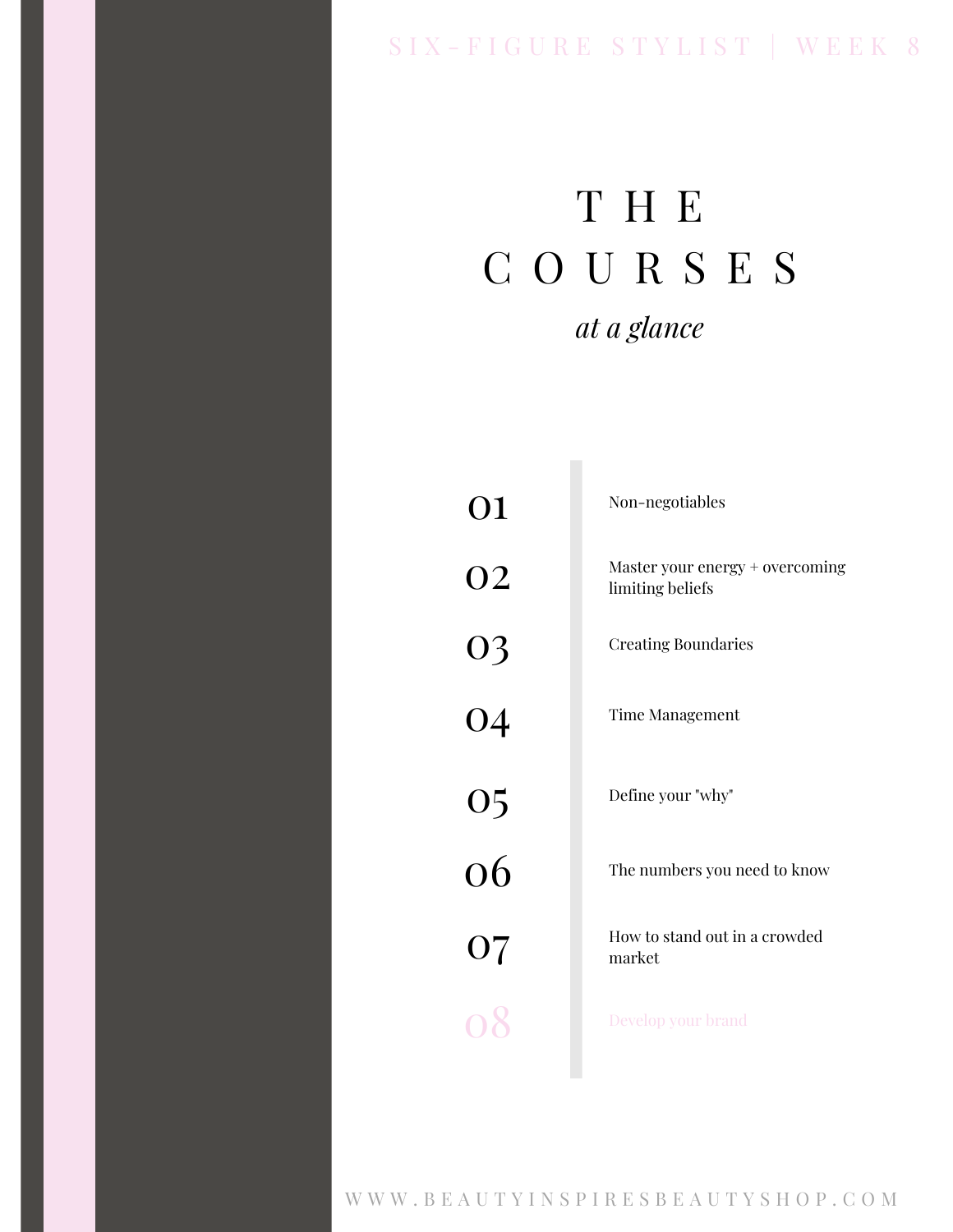# Week 8:

# Develop Your Brand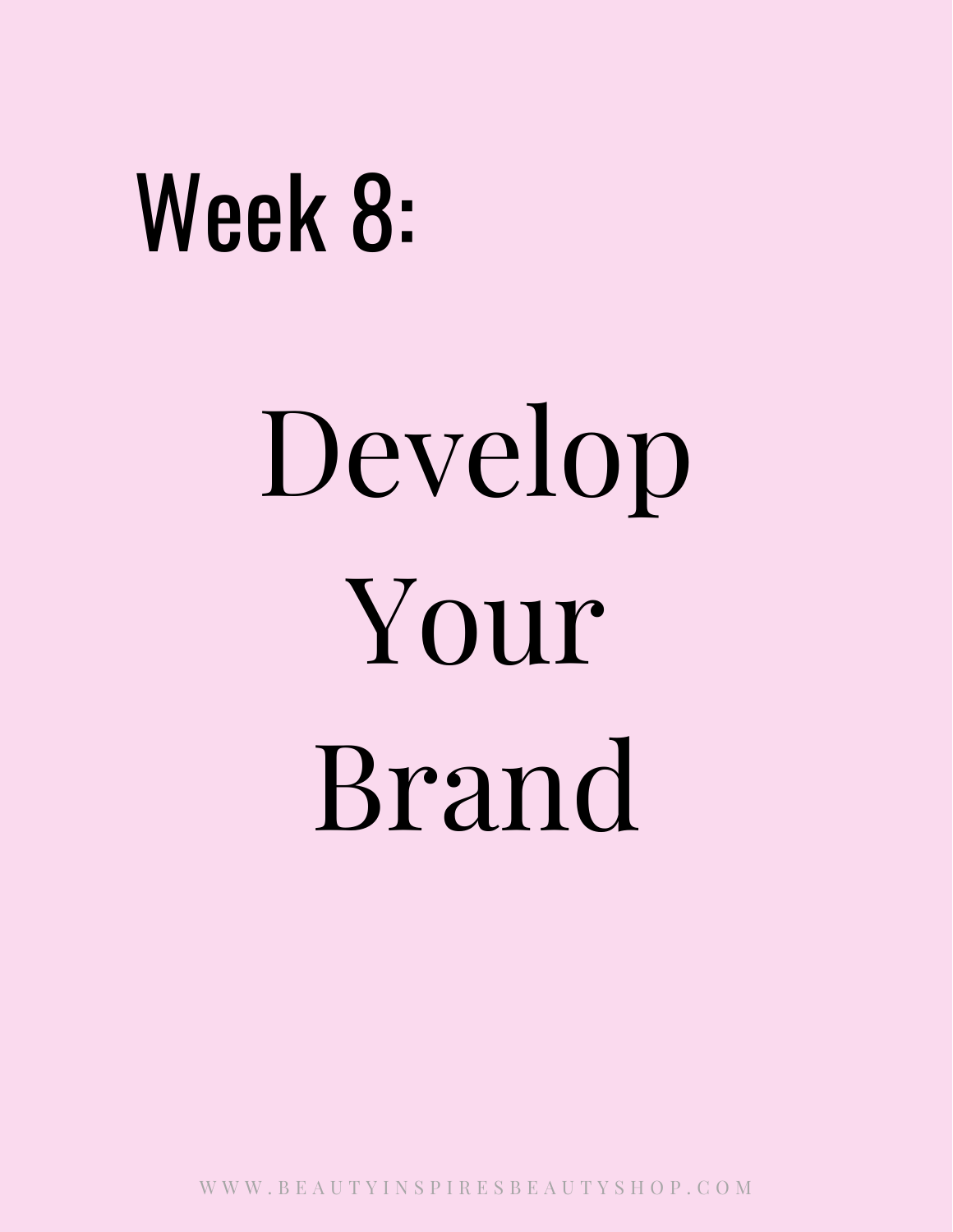#### To begin this week watch Video 8.

Video Notes + Takeaways:

#### I give myself permission to show up as my true, authentic self.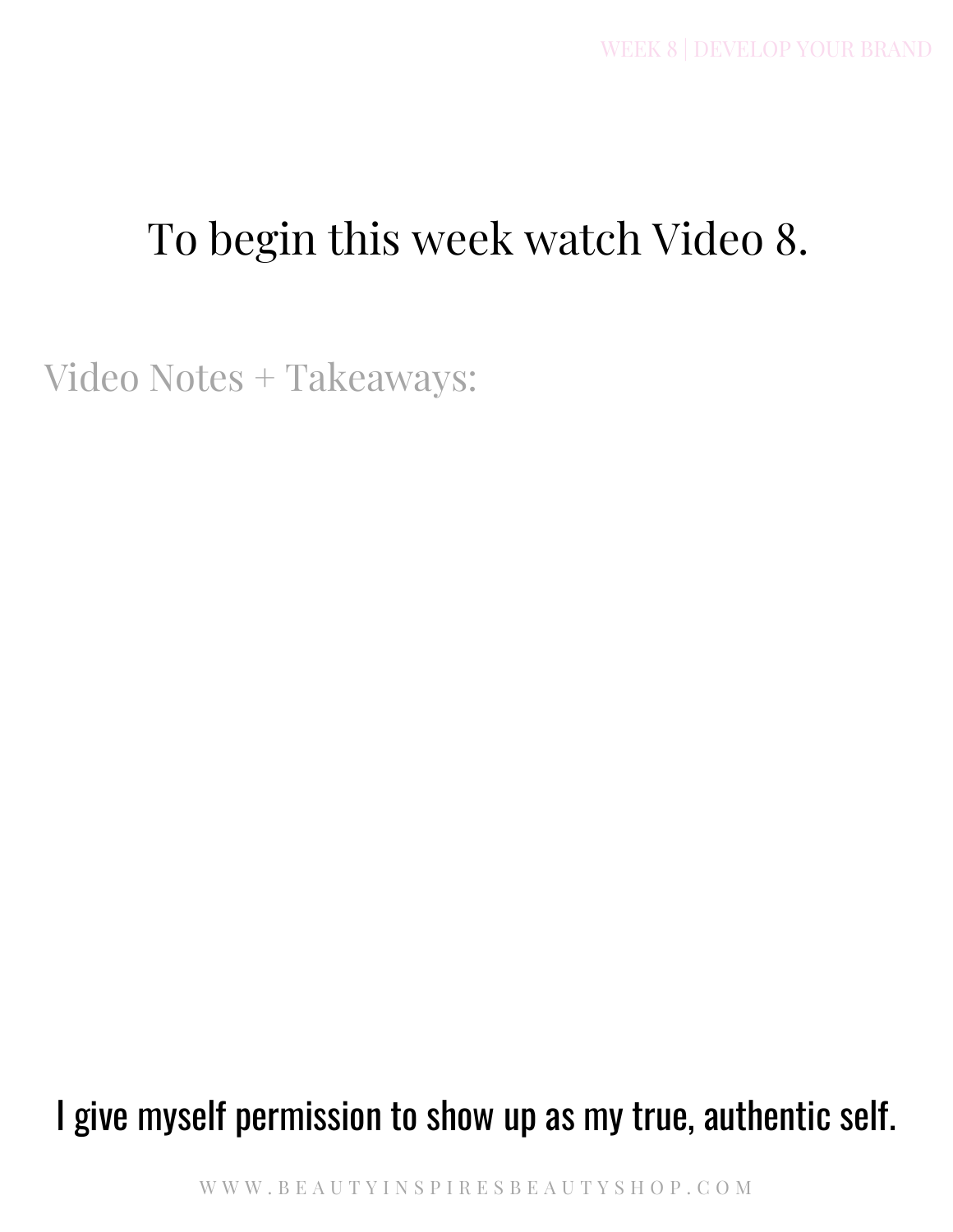## Week 8 | Homework

Now we're super clear on how we can stand out  $\mathcal G$  show up! Let's actually embody this higher version of you! There needs to be some cohesiveness to you as a brand. Some kind of recognition. When someone searches you or is referred to you, you need to be able to grab them on the first impression.

Your homework this week is to take a social media/digital inventory. Social media is often times the first place people go to check you out as a potential stylist. Scroll your Instagram feed. Does this person accurately reflect you  $\mathcal G$  your brand (or what you want to be)? Explain what you find:

#### Social Media/Branding To-Do List:

- 1.Consider scheduling a branding photo shoot or grab a few shots of you working behind the chair to post. (you can have another stylist take these if your note quite ready for professional shots)
- 2.Schedule a day in to style some hair models (your clients!). Grab great photos of their new colors, cut or style to post.
- 3.Clean up you feed to reflect your brand. At a minimum, archive any pictures that don't serve or speak to your current goals. If needed, create a brand new page just for your brand & business.
- Start to post work you want to be known for. Create a checklist of what you want on your 4. page so you can map out scheduled posts.
- 5. If social media isn't your thing, think about hiring a service for this. There are so really good services that can make your page look super professional & write, create and post content for you!

#### A social media audit can be extremely overwhelming, especially for the not-so-savy stylist. But getting this in order will help you define your brand  $\mathcal C$  create a cohesive voice you can be proud of ( $\mathcal C$  more importantly not stress about!).

Every step you make is a step in the right direction. Once you get clear about who you are  $\mathcal G$  what your brand is all about, everything else will fall into place.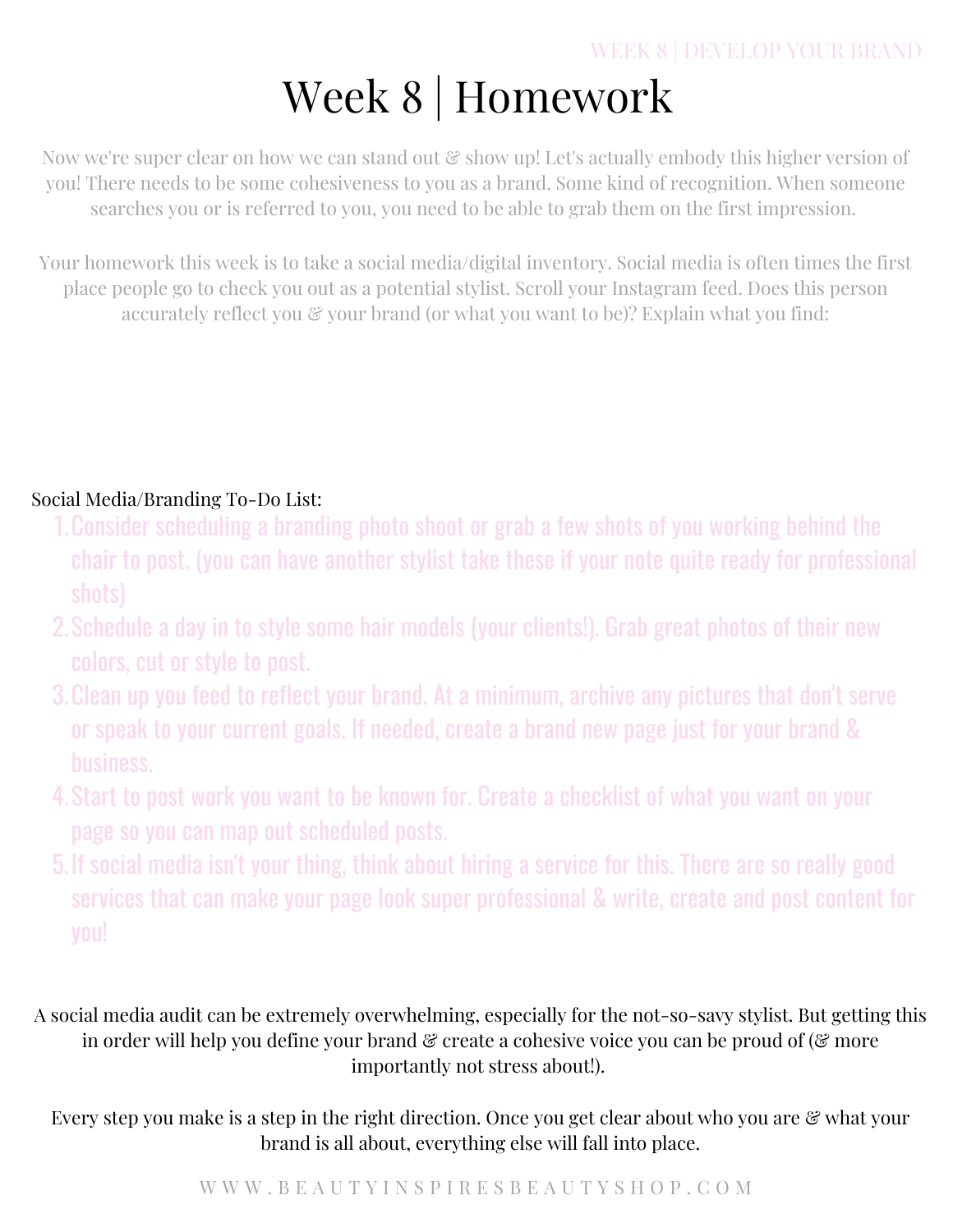#### Your Weeks' Daily Ritual Practices

TODAY AT:

I'LL FEEL....

BECAUSE I....

TODAY AT:

I'LL FEEL....

BECAUSE I....

TODAY AT:

I'LL FEEL....

BECAUSE I....

TODAY AT:

 $I'LL$  FEEL....

BECAUSE I....

TODAY AT:

 $I'LL$  FEEL....

BECAUSE I....

TODAY AT:

I'LL FEEL....

BECAUSE I....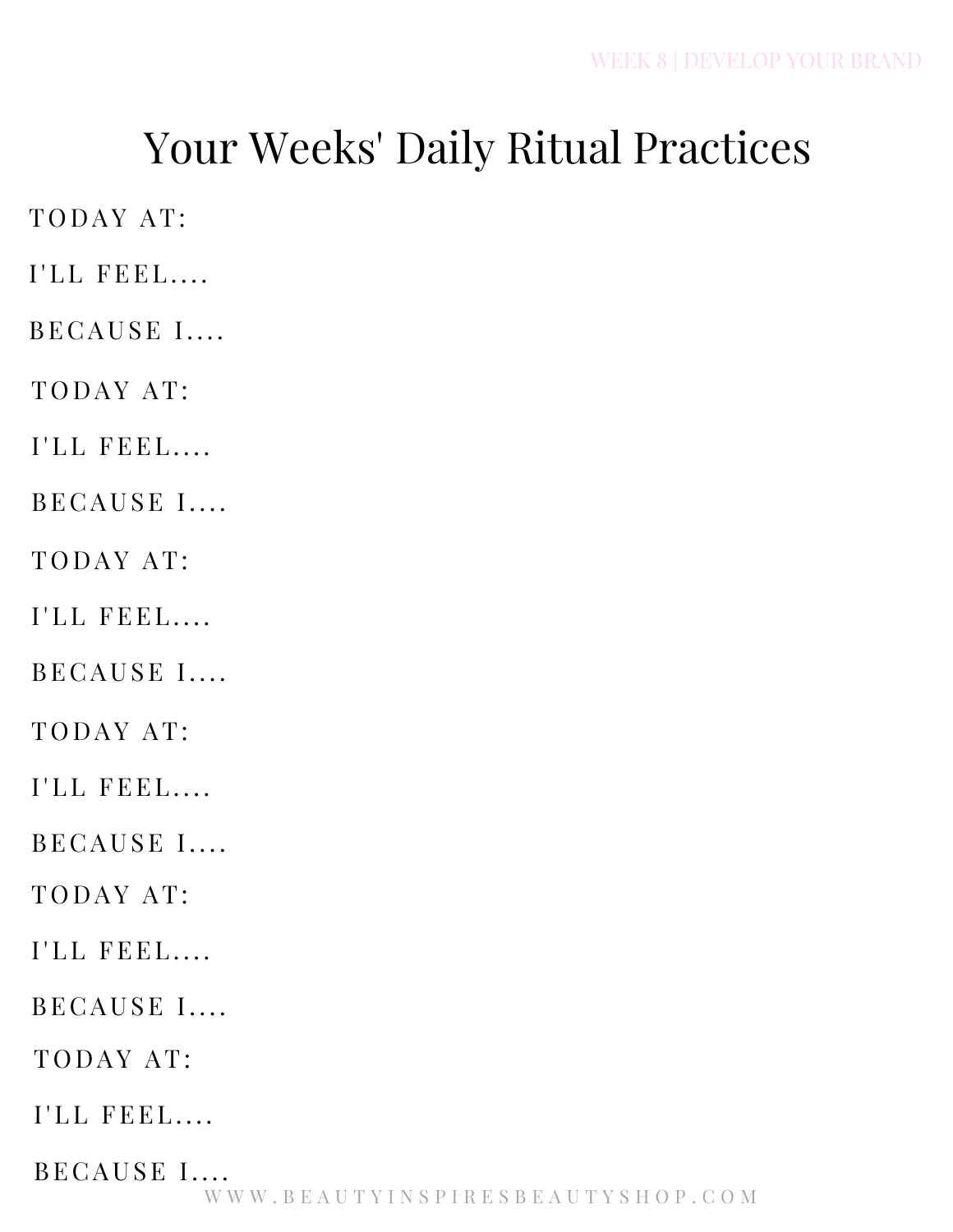MORNING DAILY GRATITUDE: NIGHTS REFLECTION: WHAT WOULD YOU DO DIFFERENLY?

 $M$  O R N I N G D A I L Y G R A T I T U D E  $\cdot$ NIGHTS REFLECTION: WHAT WOULD YOU DO DIFFERENLY?

MORNING DAILY GRATITUDE: NIGHTS REFLECTION: WHAT WOULD YOU DO DIFFERENLY?

NIGHTS REFLECTION: WHAT WOULD YOU DO DIFFERENLY?

NIGHTS REFLECTION: WHAT WOULD YOU DO DIFFERENLY?

#### MORNING DAILY GRATITUDE:

 $MORNING$  DAILY GRATITUDE.

MORNING DAILY GRATITUDE:

Your Weeks' Daily Ritual Practices

NIGHTS REFLECTION: WHAT WOULD YOU DO DIFFERENLY?

WEEK 8 | DEVELOP YOUR BRAND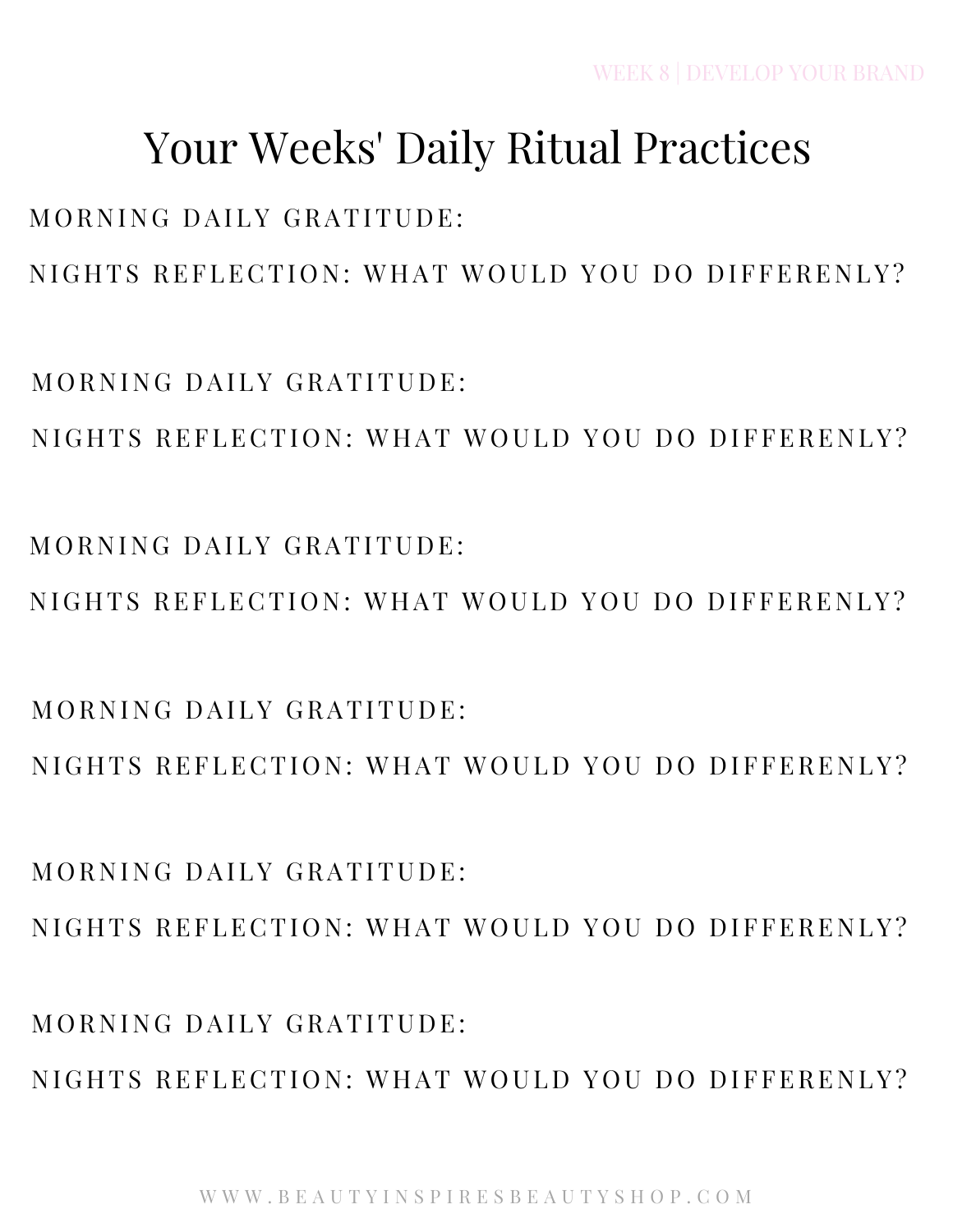## Week 8 | Reflection

What's changed from the beginning of the week to now?

How am I feeling?

What's been coming up for me in this week's assignments?

Is there anything I would do differently?

I can't wait to....